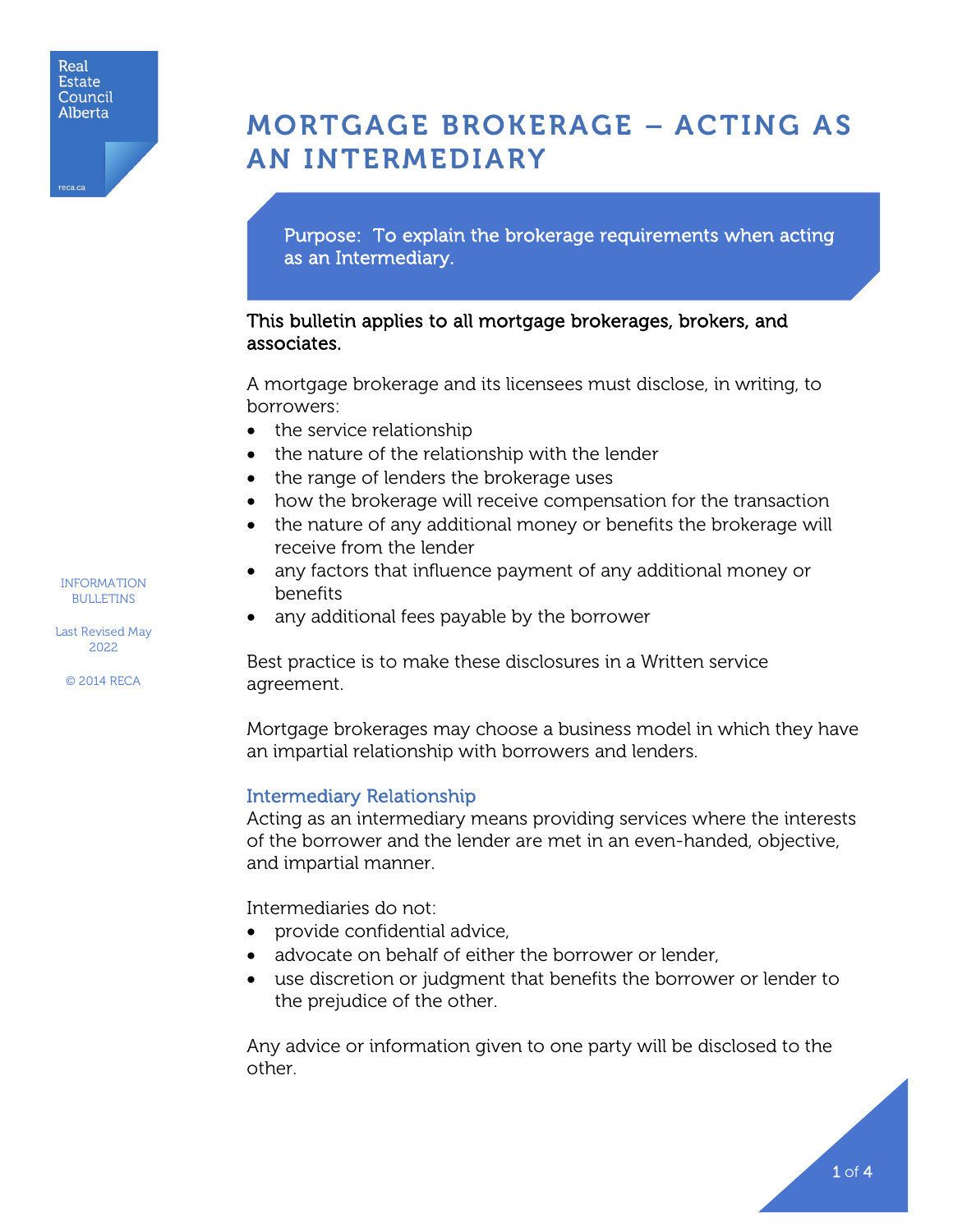The brokerage will act as intermediary between the borrower and lender(s) who have authorized the brokerage to offer their mortgage products to borrowers.

The brokerage's duties to the borrower include the requirements to:

- be honest:
- exercise reasonable care and skill;
- gather the borrower's intended property and financial information to determine the lending options available to the borrower;
- disclose and explain suitable options for the borrower's consideration;
- complete and submit documentation to the lender; and,
- keep the borrower informed of the progress of the application.

The brokerage's duties to the lender are to:

- be honest;
- exercise reasonable care and skill;
- complete and submit documentation to the lender;
- disclose what steps were taken to verify information and documentation as part of the application process; and,
- keep the lender informed of the progress of the application

A brokerage must also disclose to the borrower whether the brokerage:

- deals with a single lender or multiple lenders;
- is an affiliate or subsidiary of the lender;
- or anyone associated with the brokerage has a direct or indirect interest in the transaction; and,
- must give a lender the first right of refusal to consider the borrower's application prior to any other lenders.

Mortgage brokerages must only undertake activities that match the type of relationship the brokerage has chosen to have with lenders and/or borrowers. For example, if a mortgage brokerage business model is to act as an intermediary, an advertisement that indicates "we ensure borrowers get the best mortgage rate/deal" may be false and/or misleading as it could lead a borrower to believe that the mortgage brokerage is working on his or her behalf. Appropriate wording could be "we work with borrowers to provide appropriate options for their consideration."



Last Revised May 2022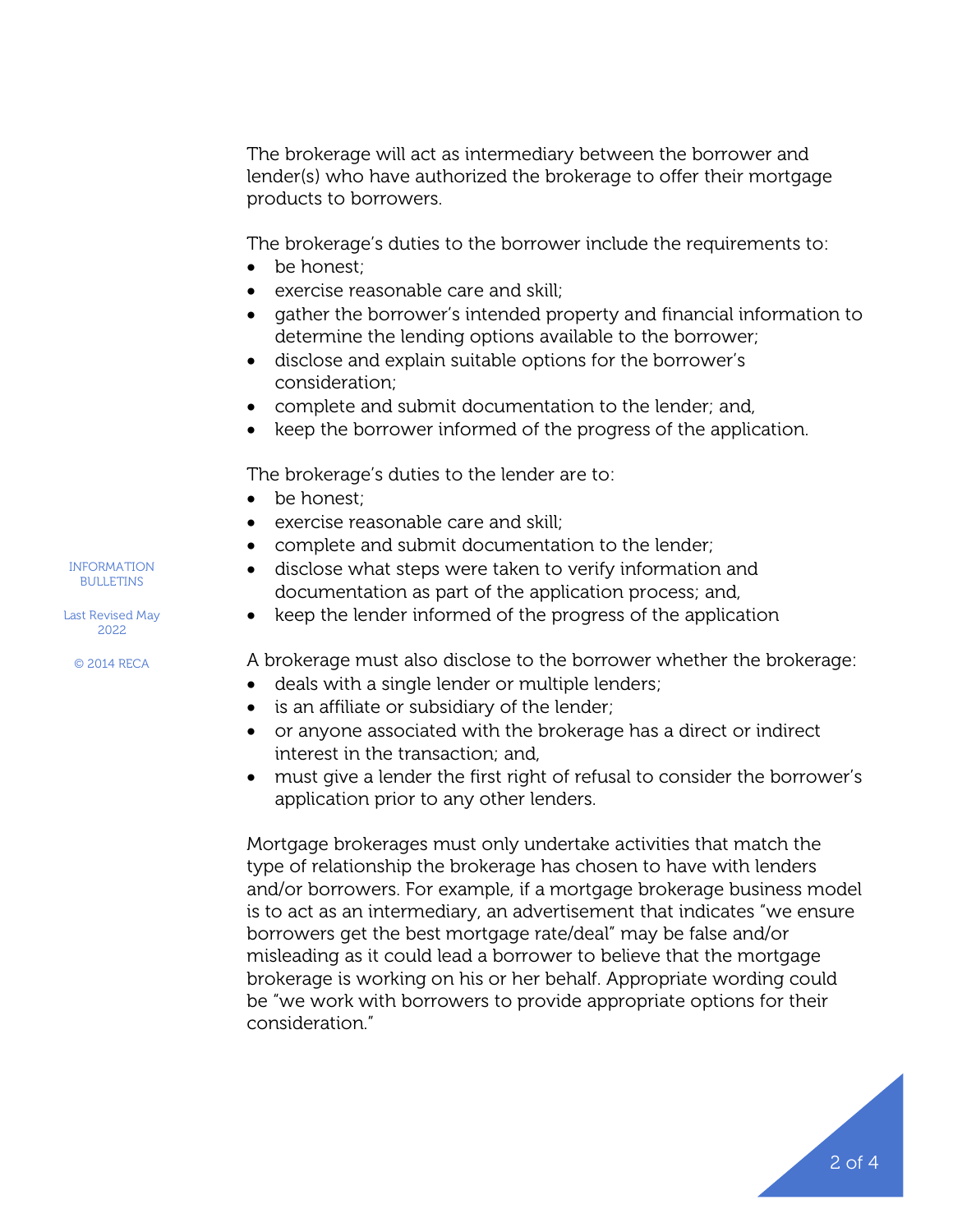## Compensation Disclosure

Mortgage brokerages must disclose to borrowers how the brokerage will receive compensation for the transaction including all other money or benefits it may receive and any factors that may influence payment of money or benefits.

Some possible compensation disclosure requirements are:

- the lender pays a fee
- the lender pays a salary
- the lender pays a renewal fee if the borrower renews the mortgage
- the length of the term or the amount of the mortgage affects the compensation
- the brokerage charges the borrower a fee.

The brokerage or its representatives may also receive money or nonmonetary benefits from the lender that include:

- the greater volume of business with the lender will increase the commission
- the greater the efficiency with the lender will increase the commission
- increase in commission because the borrower is paying a higher rate than otherwise is available if the benefit was applied to the borrower's mortgage
- travel/gifts
- attendance at seminars or conferences
- equity shares with the lender

RECA has developed a written service agreement – Service Agreement – Acting as an Intermediary to assist brokerages in meeting the requirements when acting as an Intermediary.

When a mortgage broker completes this document and uses it with their borrower client, it will provide the necessary disclosures and consents including:

- disclosure of compensation
- credit bureau consent
- relationship disclosure
- protection of personal information



Last Revised May 2022